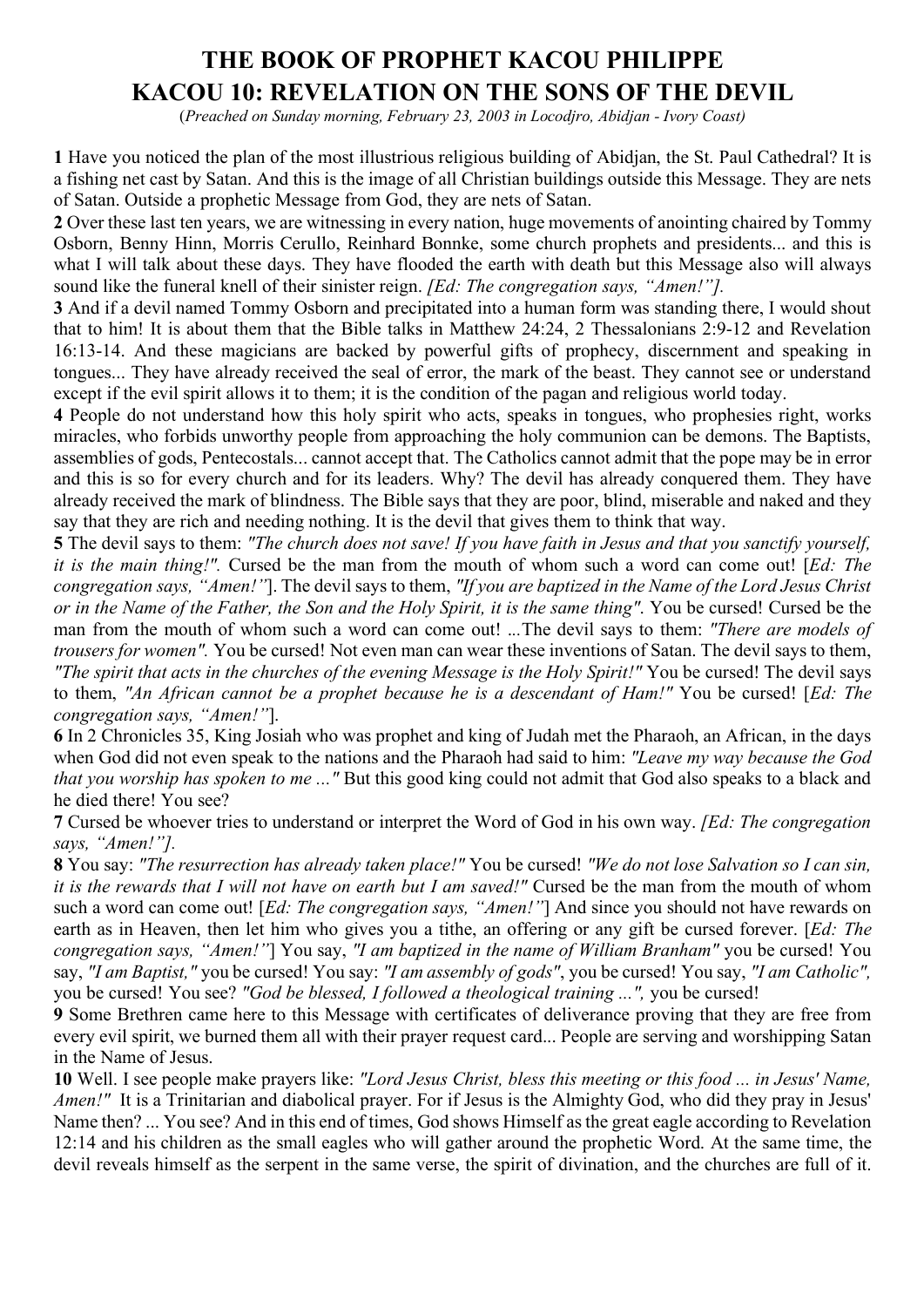*[Ed: The congregation says, "Amen!"].*

**11** And today, whoever rejects the preaching of Matthew 25:6 can only receive the spirit of divination as holy spirit. He that gathers not with us scatters. For whom does this multitude of prophets work around the world while they have rejected the truth of their time?

**12** The Bible has already told us in 2 Thessalonians 2:9-12 and in Matthew 24:24 that God Himself will send them with some miracles and wonders for those who do not have the love of the truth so that they believe in these things and that they be condemned. We find them again in Revelation 16:13-14. You see? This reached its peak in these last ten years. All these converts outside the midnight Cry are recruits of Satan for the persecution to come.

**13** But as of December 18, 2005, you will see the midnight Cry reach every city on earth like an earthquake without anybody being able to stop it. *[Ed: The congregation says, "Amen!"]*

**14** And in Revelation 16:13-14 we see these frogs: these Protestant, evangelical and Branhamist churches. I specify that the kings in question here are not kings in the literal sense ... Well. Frogs are in swamps, red, stagnant and stinky waters whereas fish are in depths, in clear, pure and running water. And it is God who gives them to be in those places because they do not have the love of the truth. You see?

**15** God is love but He is also the God of judgment. It's in his great goodness that He created hell.

**16** And you sons of devil, follow the churches! Follow the false prophets! Rejoice in your churches, walk according to the desires of your hearts! I have presented you Jesus Christ whom you crucified again.

**17** But you here, to you who have loved the truth, be wise! Do not read any of these books, brochures or treaties and let them not even be found in your homes! Not even the writings of Ewald Frank. Stick only to the midnight Message and to the Bible. If you think that I am a man of God, then receive this as a commandment. Do not defile yourselves! *[Ed: The congregation says, "Amen!"].*

**18** Remember Revelation 14:4, 5. It is in this way that the Bride of Christ will also have to appear. Receive everything I tell you as a commandment. Do not try to play with the serpent like Eve. Stay away from his face. Do not take anything that belongs to them because we must be without spot or wrinkle. Re-listen or re-read these preachings, they are Spirit and Life. The Lord Jesus-Christ had told his disciples to abstain from their leaven. Matthew 16:5-12: their books, their worship tapes, their preachings, all these are the leaven of the Pharisees and of the Sadducees today... You see?

**19** In the past, saying *"I am Christian"* was opprobrium in the society, you were not welcome when you said that. But it is the contrary now, the word *"pagan"* is like an insult. And yet in reality, they are neither Christians nor churches of God, it is the devil from one end to the other and everything they do, it is the work of the devil. *[Ed: The congregation says, "Amen!"].*

**20** It is like these *Gideon new testaments* which are distributed in the churches, schools, hospitals, hotels and others. How can the devil who prevented the reading of the Word of God allow its Distribution everywhere today? These Gideons are not the Word of God! Just as these Louis Segond, Thompson, Scofield, King James bibles and others are not the Word of God! Do not be seduced! *[Ed: The congregation says, "Amen!"].*

**21** And another sign of their seduction, it is their anointings. The anointing was so strong on the coffin of Kacou Severin that they could not touch it for a while. You cannot get in the cars of some of them because of the anointing. And I heard that even after the passage of one of the prophets in some toilets, the anointing had remained there. You see?

**22** But now let's observe what it has been of Jesus, the one that they claim to serve. Let's read Luke 8:43 to 45: *"And a woman who had a flux of blood since twelve years ... coming up behind, touched the hem of his garment, and immediately her flux of blood stopped. And Jesus said, Who has touched Me? But all denying, Peter and those with Him said, Master, the crowds close Thee in and press upon Thee, and sayest Thou, Who has touched Me?"*. You see? Neither the woman nor the disciples, nor anyone in the crowd that presses and closes the Lord Jesus in every side fell down. The anointing of the Lord Jesus Christ did not make people fall down. Neither in this passage nor elsewhere in the Bible. Why then will someone fall down? It is the devil who was at the root of this movement that you see today and which will pass sooner or later.

**23** You say, *"Brother Philippe, for some, it's the Spirit of God!"*. I tell you "NO" my brethren, it is the devil from one end to another. Word of prophet. *[Ed: The congregation says, "Amen!"].* Outside this Message, when people speak of baptism of the holy spirit, understand by that, baptism of demons. You see? The Lord Jesus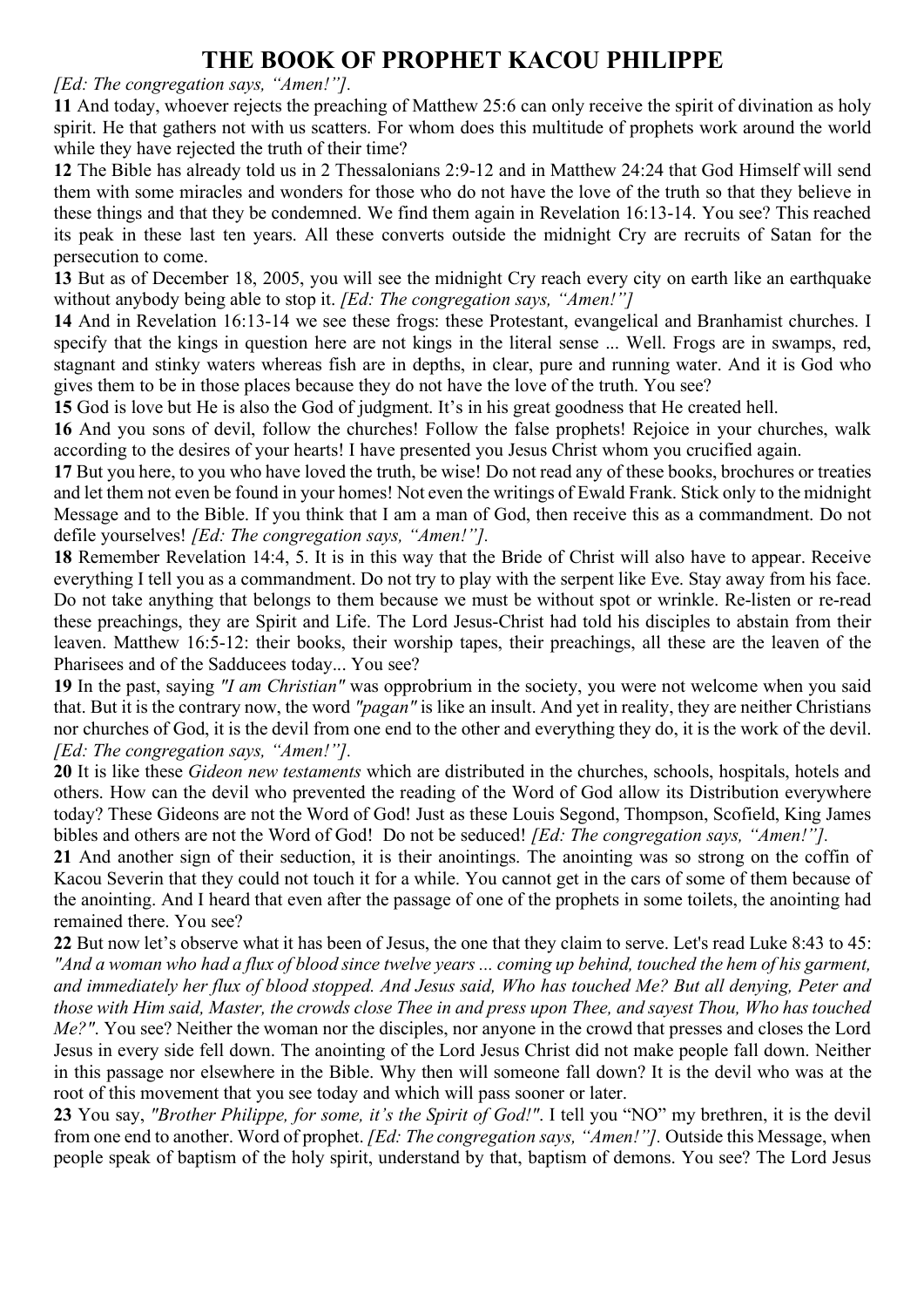Christ was God Himself, Holy and sinless... people touched Him and did not fall down. And you, conceived in sin and sinners, some crowds collapse without even touching you? Pull yourselves together! Repent! Choose shame before men rather than hell because if I am a prophet, I declare that whoever practiced that or followed or supported that, has already signed his own condemnation. *[Ed: The congregation says, "Amen!"].*

**24** And go and check the contributions and swindles in evangelical churches and you will see that these churches have done worse than the indulgences of their mother, the Catholic church. The pastor or the prophet becomes a merchant of the gospel and the sinner becomes a client. That is why they cannot speak to them as I am speaking to you this morning. All their preaching is "*prosperity, prosperity, prosperity"*. And when the sinner sees the carpets and the orchestra and all the comfort, he forgets his condition of sin ... and they say that the seducer it is Kacou Philippe. But which seducer, when he stands in front of a young girl, calls her everything that is evil? Judge it for yourselves! And these prophets say: *"We rented a very expensive place!"* But did you need to rent this place? Is this what the Lord Jesus did when he was on the earth? You see? Even if these pastors and prophets did not act this way, they would still be the incarnation of the devil. Because God is not in a church but with the prophet that He sends for the generation. *[Ed: The congregation says, "Amen!"].*

**25** There was a time when the truth was with a man called Martin Luther, then a time when it was John Wesley, then a time when it was William Branham like the telegram, then the telephone, then now the cell phone and the Internet. What is it? The revelation is progressive. To move, it was first horses, then cars, then planes and now rockets for space. In the army, it was first arrows, then guns, then bombs and now it is nuclear and bacteriological weapons. This is perfectly in line with the four Gospels and Revelation 4:7. And while we are at the last stage, there are some who are still with shields, others with the arrows. While the faith is progressive, I drew *"the grafting system"* to show that clearly.

**26** There was a time when the lion of the tribe of Judah, the Word, went out with Paul and the calf of the sacrifice went out and millions of Christians were killed, then the animal with the face of man went out with Martin Luther, it was the age of the Reformation. And since the evening times, the eagles rise above false doctrines and seducing spirits because the sanctification of the flesh alone is no longer enough. All the tricks designed by the devil through the ages, the sons of God defeated them because of the prophetic revelation. *[Ed: The congregation says, "Amen!"].*

**27** In 1817 already, the Company of Pastors of Geneva prohibits to preach on the divinity of Jesus, the original sin, the grace and the predestination. They all had prayed and had received contradictory revelations, and you will say that it is God? A child of God could no longer be a member of this Company of Pastors of Geneva ...You see? This is the beginning of the great compromises that you see today.

**28** I began to preach on Monday July 8, 2002. I preached in bus stations, campuses ... In that time, people were shouting: "Nivaquine preaching! Nivaquine preaching! ..." This Message was the Medicine that had come from Heaven to heal them and which they rejected. And instead of seeking to be saved, they were fighting me or seeking to corrupt me. Even a very rich lady tried to bribe me financially. You see? Yet, I prefer poverty to riches in order to better appreciate the little that the poor will give me. May all my faithful be rich and I remain poor!

**29** Well. Let's come back to the starting point, the seduction that is rife in the churches and which is nothing other than the manifestation of the sons of the devil ... And yet the deliverance that they all talk about obeys some rules. First, one has to be an authority and assume that authority. It is like a policeman in his police uniform. But this is not enough because there must be a mandate indicating the day, the time and the place. It is not because one is a policeman that he can whistle to a vehicle or arrest someone. And this is the image of God's Authority.

**30** And yet the image of the authority of the devil, it is the brigand. He acts by force outside and against the established rules, without uniform and that is what we see in the churches. Satan knows that they have neither received the authority nor the mandate to cast him out.

**31** If a policeman is in uniform with a warrant, he can even stop an official motorcade by simply raising his hand. You see? What people call deliverance in the churches is nothing other than comedies of Satan himself. At some deliverances, I have seen people asking the demon to exit through the mouth, the genitals, the ears, the nostrils... and the spirit led the possessed to make the appropriate gestures. A man acting like this is a collaborator of demons like the fetish priests. They are seducers and it is not by the Spirit of God that they do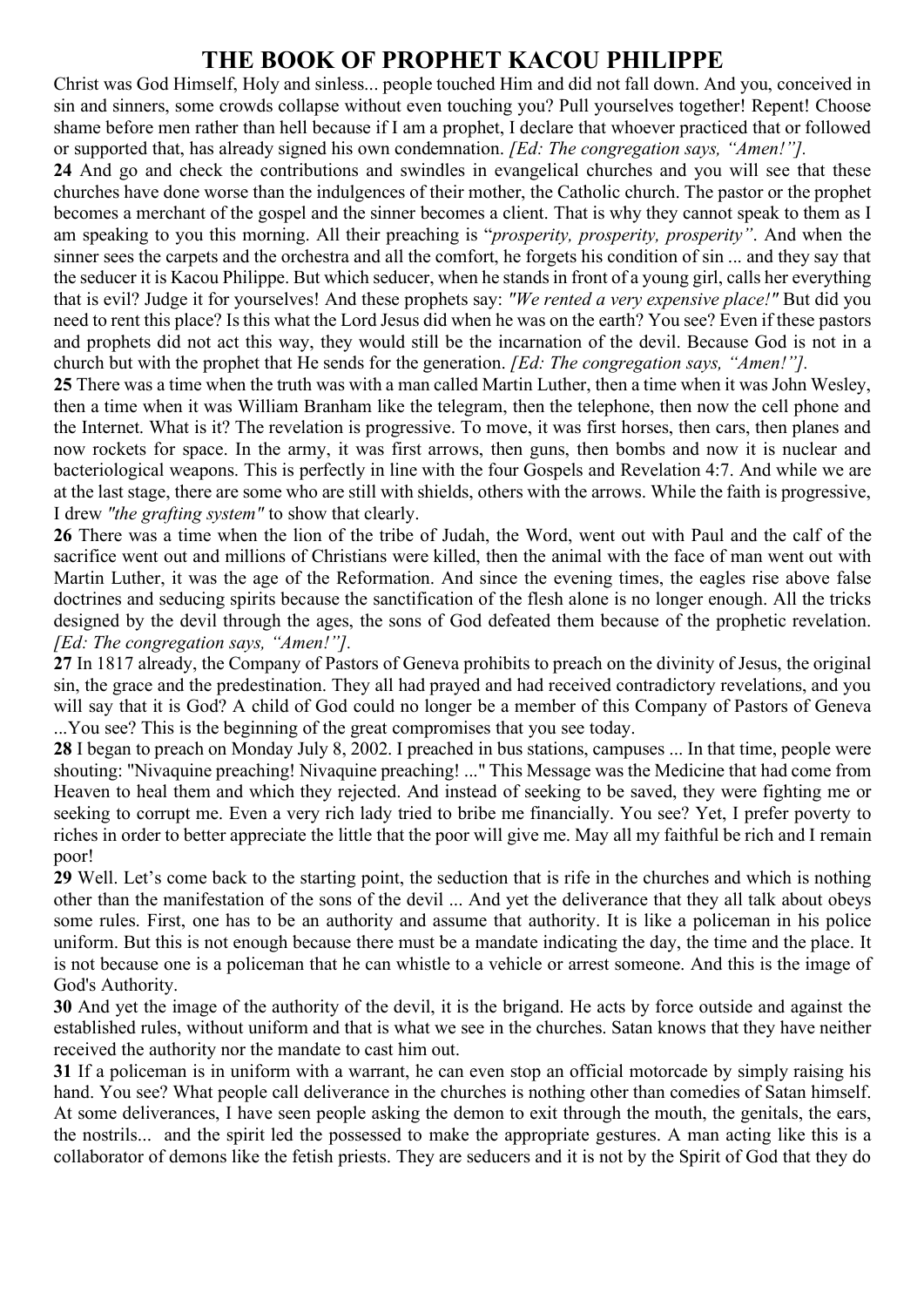that. I saw some lists of names of demons and people believe and follow that.

**32** I have seen doctrines of demons and I do not understand how people can believe that on the day of the rapture, there will be traffic jams at traffic lights, planes will crash and that pilots will be raptured, radios will announce disappearances … while all this is false. But I, Prophet Kacou Philippe, I tell you that the world and the churches will NOT know It. *[Ed: The congregation says, "Amen!"].* They will not know that the rapture has taken place. How can a Christian, be at work in the midst of the persecution, even more so being on the commands of a plane? I am very moved at hearing these lies. God will severely punish those who work for such things, seducing the earth, in the example of John Schwab. Mankind is in total blindness.

**33** When a man is blind, he knows it but the case of the churches is a mystery. They are blind, they are in the seduction and they do not know it.

**34** There are people who have dreams quite regularly, at least two or three per night, it is the work of divination. But they put that down to God. It is difficult to deliver them because they cannot admit that it is the devil. They want prayer and then return to where they were. From July 2002 until today, in eight months of ministry and despite repeated fasts, in all, I have not had more than five dreams and visions, God is my witness. And I have never said: *"God told me"* but would I not be a prophet for that?

**35** The prophets of the Old Testament exercised their ministries for several years but the books of many of them do not exceed ten pages. It can even happen that for four or five years God does not tell them anything. And you notice that when they want to speak, they say, for example: *"At the 3rd year of the reign of such king ... The year of the death of King Uzziah ... In the 25th year of our transportation, at the beginning of the year,* 

*the Word of Jehovah came to me and said this....".* You see? Once, all Israel submitted a request to Jeremiah but it took ten days before God answered. Jeremiah 42:1-7. But today, God has become so talkative. He even speaks before you submit the request. But know that all this is the devil. *[Ed: The congregation says, "Amen!"].*

**36** In this also, remember that when there is no prophet messenger, God is obliged to speak individually by dreams, visions and others to everyone. But when there is a prophet, God speaks through the prophet for anything that is in the order of common faith, and for the revelation of the Word. You see? When there was no Prophet, Jehoshaphat prayed in 2 Chronicles 20 but when there was a prophet, for the same case, what did Hezekiah do? Let's read 2 Kings 19: *"And it came to pass when king Hezekiah heard these things, that he rent his garments, and covered himself with sackcloth, and went into the house of Jehovah".* 

**37** Now, why did he enter into the house of Jehovah? Was it to pray? No! Was it to ask the priests to pray? No! But what did he do then? And he sent Eliakim, who was over the household, and Shebna the scribe, and the elders of the priests, covered with sackcloth. To whom did he send them? To Prophet Isaiah, the son of Amoz; *[Ed: The congregation says, "Amen!"]*. And when they arrived near the prophet, they said to the Prophet: *Thus says Hezekiah ... Therefore lift up a prayer for the remnant that is left "*. Amen! If God permits, I will come back on this.

**38** We are of those who know what we are talking about. *[Ed: The congregation says, "Amen!"].* You see? The Lord Jesus Christ said in John 4:22: *"Ye worship ye know not what; we worship what we know"*. We enter into the counsel of God. Like Moses, God can take me to the Garden of Eden to see what I do not understand so that the day when a great theologian will demonstrate the contrary, I should not be distracted. You see?

**39** In 1 Kings 22:19-24, Prophet Micah said: *"I saw Jehovah sitting upon his throne, and all the Host of Heaven standing by Him, on his right hand and on his left; and the Jehovah said: Who shall entice Ahab that he may go up and fall at Ramoth- Gilead? And one said after this manner, and another said after that manner. And there came forth a spirit, and stood before Jehovah, and said, I will entice him. And Jehovah said unto him, Wherewith? And he said, I will go forth, and will be a lying spirit in the mouth of all his prophets. And Jehovah said, Thou shalt entice [him], and also succeed: go forth, and do so. And now, behold, Jehovah has put a lying spirit in the mouth of all these thy prophets... Then Zedekiah the son of Chenaanah went near, and smote Micah upon the cheek, and said, Where now went the Spirit of Jehovah from me to speak to thee? ". You see? People* do not read the Bible to know that God Himself can send a spirit of seduction on sincere people. You see?

**40** No matter the sincerity of a Catholic, the greatest sin, it is the fact that he is a Catholic. No matter the sincerity of a Protestant, evangelical, mission or ministry or Branhamist, his greatest sin, it is the fact that he is a member of those churches. Read this passage well and you will see that they are not prophets of Baal but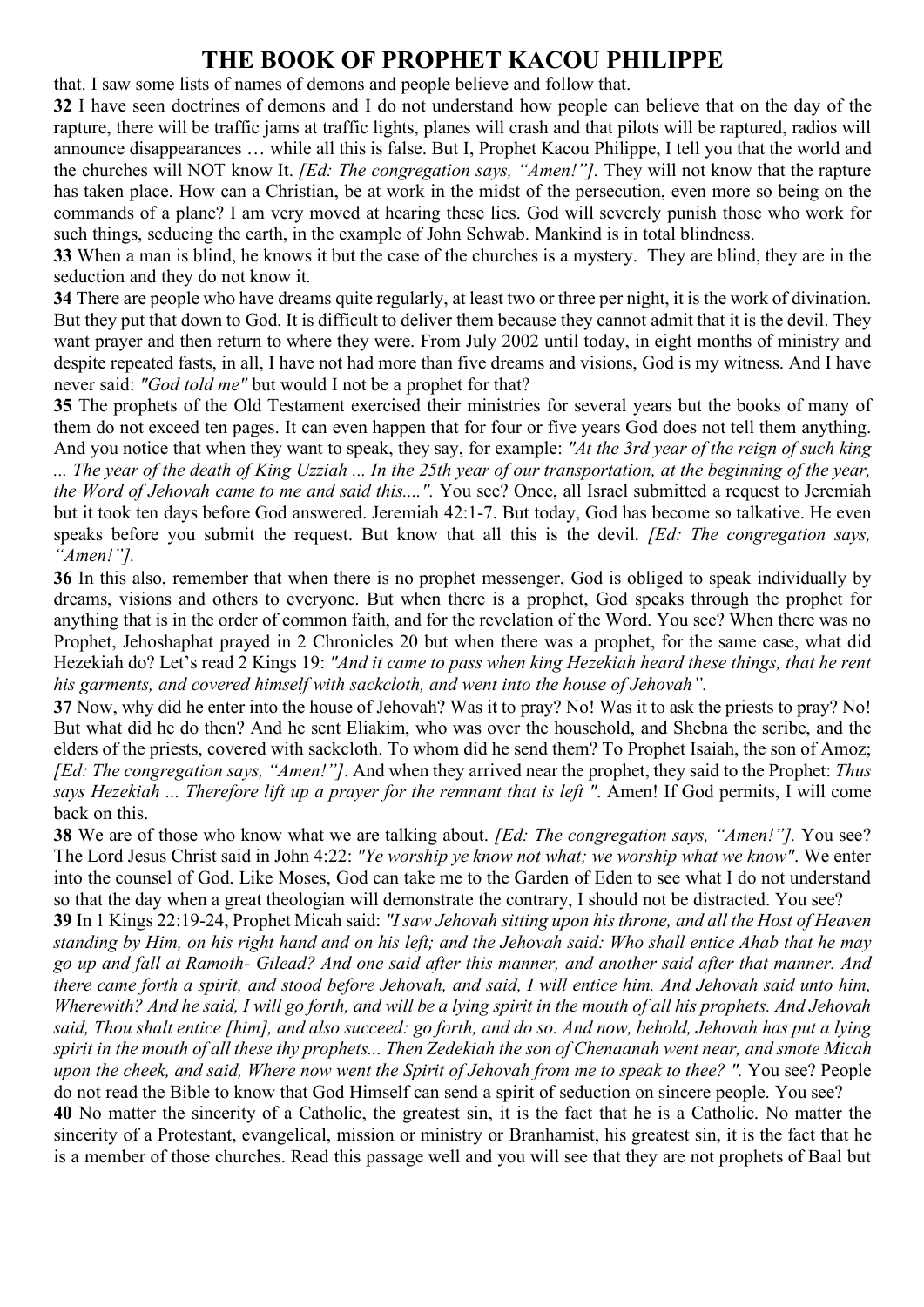they are prophets of Jehovah, and they are about four hundred Jewish prophets and they prophesied sincerely under inspiration but the Bible says that it is an evil spirit that had inspired them that day and they did not know it themselves. But everything that happened, it was to Prophet Micah that God revealed it. God always has one mouth on earth. You see? God is free to reveal that to whom He wants. *[Ed: The congregation says, "Amen!"].*  **41** And one of the greatest dangers of Christianity, they are the books and treaties in those so-called Christian bookstores, to which is now added the Internet, where people of whom we do not know either the calls, or commissions, or the lives, and animated by some holy spirits that I do not know, can expose truths. If television is bad, know that the Internet is ten times worse! ...

**42** Like with mystics, each evangelical book corresponds to a degree and the degrees are authorities, demons. When someone like Joel Osteen, Tommy Osborn, Morris Cerullo, Benny Hinn, Rebecca Brown, Reinhard Bonnke and Yonggi Cho writes a book, what he says can be entirely true but it is a demon that stands behind it. *[Ed: The congregation says, "Amen!"].* When the serpent, their father said to Eve that if they ate the fruit their eyes would open and they would know good and evil like gods, it was true but behind that truth was death and the fall of humanity. When you go to a Catholic, Protestant, evangelical or Branhamist church, when you read an evangelical book, you can receive all you want, but behind it, it is death. All those things that I condemn, stay away from them! Do not reason! Thus saith the Lord, stay away from these churches, if you are there, do not go there anymore! *[Ed: The congregation says, "Amen!"].* 

**43** What does Deuteronomy 13:1 say? If someone preaches you the truth, performs miracles, prophesies true and he tells you, *"Let's go to the Catholic church" Let's go to the Methodist church! Let's go to the Baptist, Pentecostal, Foursquare, Assemblies of gods, Branhamist church... do not go! It is your God who is putting you to the test"* do you understand? *[Ed: The congregation says, "Amen!"].* The Bible does not say that they will do what they are doing outside Matthew 24: 24 and 2 Thessalonians 2:9-12. You see?

**44** If someone has no prophetic Message from God, how can God give him some miracles and some wonders? To confirm what? According to Revelation 16:13-14, the Bible says that they will do what they are doing and the sons of the devil, according to Genesis 4:17-23, put their possessions at their service in order to corrupt the earth and send more souls to hell.

**45** In Ivory Coast, the evening Message arrived, first, at Katadji since around the years 1970, 1972 but until the age of thirty, I had never seen a brochure or heard the name of William Branham there. While in Abidjan, they build big and luxurious temples, they offer themselves some Mercedeses and some cozy houses. When they make contributions, it is not to evangelise the villages but it is with the goal of organizing conventions to show off and bewitch those who just escaped from the denominations! Oh! mercy!

**46** They have created a website and have placed the evening Message on it instead of sending evangelists around the world. You see? If God can accept that, then he should accept David when he had put the Ark of God on a new cart. The Word of God has never been carried by a new cart and will never be carried by the Internet. The Internet, it is good but when it completely replaces evangelists, it's dangerous. *[Ed: The congregation says, "Amen!"].* 

**47** In the Branhamist assembly where I went, there was a very beautiful golden pulpit but they replaced that. There was a church member who got up to offer a pulpit of a value of one million. And yet, all this is madness before God. And for the Holy Communion, a lady got up to offer a cup of one hundred thousand francs, that is, three times the *SMIG*, the minimum wage of a civil servant of Ivory Coast. You see? But what has Salvation got to do with that while the Apostles drank in wooden cups? That's why I told you that Branhamism was the new nest of the Christian apostasy. They are all apostate pastors, from one end to another. *[Ed: The congregation says, Amen!].* 

**48** And now when God gave us the revelation on the Bible, the sons of the devil said: *"We will go on the Internet and we will do intensive research on the history and the versions of the Bible and we will contradict this Kacou Philippe"*. But no matter what they find on the Internet, this cannot distract me, it is a man who has exposed what he thinks to be the truth.

**49** Regardless of the evolution of technology, our absolute will never be the Internet but always God through a living prophet messenger. [*Ed: The congregation says, "Amen!"*].

**50** And their current sin is similar to the sin of Saul in 1 Samuel 28, when Saul was rejected by God, when God did not answer him by the prophets, or by the Urim Thummim, or by dreams and visions, he went to consult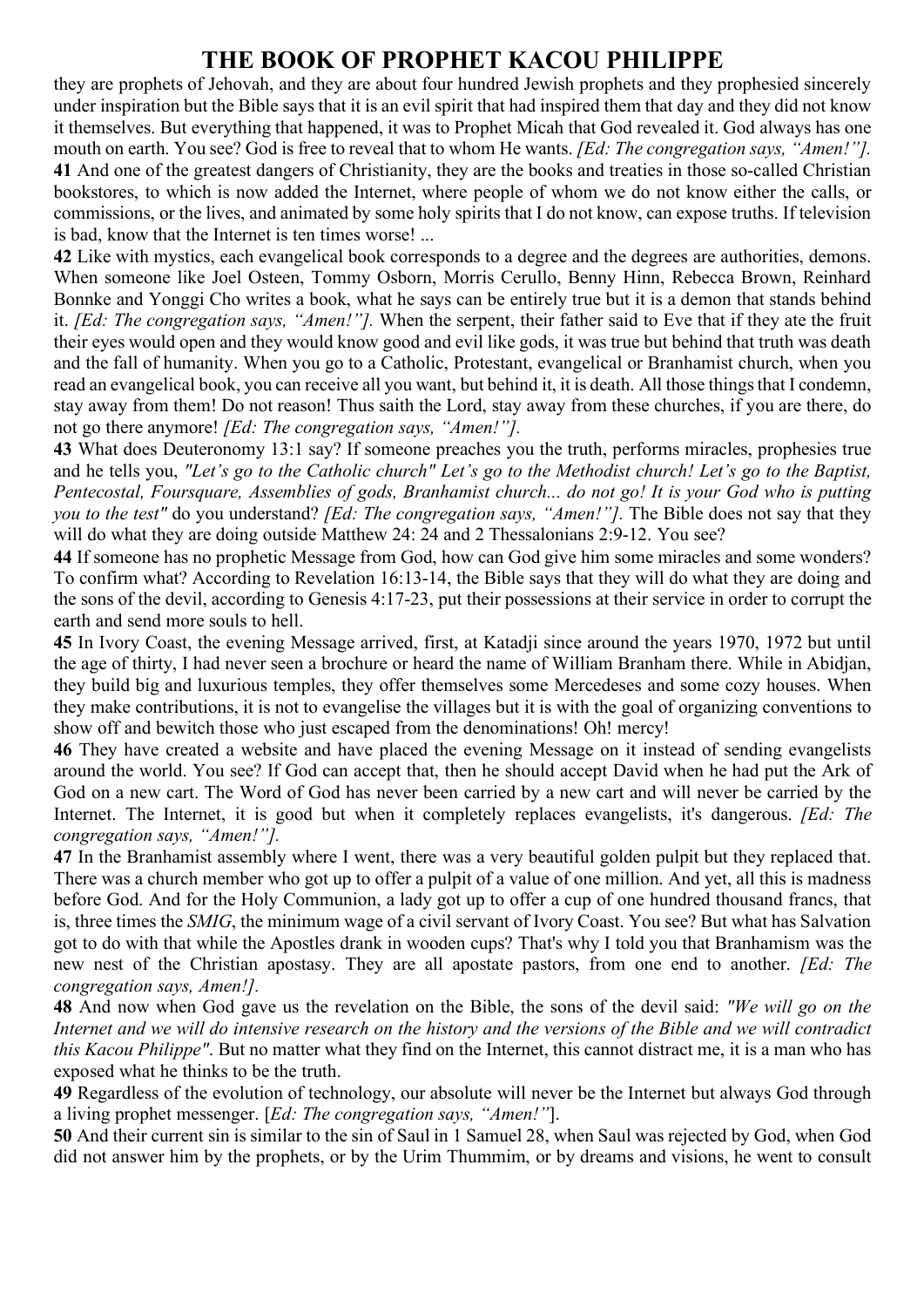the Word of God through a woman evoker of all sorts of spirits. They are sons of the devil, leave them alone! ... Do you believe that the Internet is an evoker of all sorts of spirits as in 1 Samuel 28? [*The congregation says: "Amen!"*]. They are spiritualists.

**51** And the expression *"Thus saith the Bible"* used by many pastors and prophets to paraphrase or to make the prophets of the Bible, who are dead, speak is a spiritualist expression. The same spirit of Catholic, customary spiritualism, and of the woman evoker of the spirits of the dead that Saul went to consult in 1 Samuel 28. And this spirit is now disguised and acts in a subtle way in Christianity.

**52** Jesus Christ is the same yesterday, today and forever! In the Old Testament, in the form of Father, He acted through the prophets whose written Word is the Thus saith the Lord, even if they do not say *"Thus saith the Lord"*. And after manifesting Himself on earth, He said "I return to the Father", in his position of the Old Testament with the prophets. So, how is it that a cunning spirit of frog and spiritualism will come and say, *"Thus saith the Bible"* or *"Thus saith the Word"*? Like Saul, seeing that God no longer speaks to them, they make some prophets who are dead speak.

**53** And in the face of the testimony of what God is doing here, several of them approached me for a prayer and I do not fail to tell them what should be said to them. You see? They need to know that they do not believe in William Branham more than me, but I consider William Branham as a man of God in the same way as Isaiah, Amos and others, but his time is past! Today if you have a problem of spirits or disease, can you go upon the grave of William Branham to request a prayer? You see that spiritualism is not far from you. How can the keys of the Kingdom of Heavens be in a grave at the cemetery of Jeffersonville?

**54** No matter how great the ministry and the person of William Branham are, but the Bible says that the God of the Bible is not the God of the dead but the God of the living. After the great Moses, no matter how small the ministry of Prophet Joshua that you consider small might be, it is him, this small prophet who holds the keys of the Kingdom of the Heavens on the whole face of the earth and he is the one who must be listened to and who must be preached. Believing that you can be saved by basing your faith on a prophet who is already dead, or on the Bible or on the Quran, it is Satanism. *[Ed: The congregation says, "Amen!"].* 

**55** Well. Now let's see Genesis 4:17-24, let's read that: verse 17: … *And Cain knew his wife, and she conceived and bore Enoch. And he built a city; and he called the name of the city after the name of his son Enoch.* Verse 18… *And to Enoch was born Irad; and Irad begot Mehujael; and Mehujael begot Methushael; and Methushael begot Lemech.* Verse 19... *And Lemech took two wives: and the name of the one was Adah, and the name of the second, Zillah.* Genesis 4:20... *And Adah bore Jabal: he was the father of all those who dwell in tents, and [breed] cattle.* Verse 21 ... *And his brother's name was Jubal: he was the father of those who handle the harp and pipe.* Verse 22 ... *And Zillah, she also bore Tubal-Cain, the forger of every kind of tool of brass and iron. And the sister of Tubal-Cain was Naamah.* Verse 23 ... *And Lemech said to his wives: Adah and Zillah, hear my voice, Ye wives of Lemech, listen to my speech. For I have slain a man for my wound, and a youth for my bruise;* Verse 24 ... *If Cain shall be avenged seven-fold; Lemech seventy and seven fold. "*

**56** Well. In verse 17, we have the father of men of renown, the father of presidents, mayors, landlords and property managers, builders, etc. In verse 19, the father of polygamists, adulterers, lovers, promoters of hotels and movies, ... etc. In verse 20, we have the father of breeders ... In verse 21, we have the father of musicians, singers, choirs, composers, etc. In verse 22, we have the father of inventors, industrialists, directors of corporations, firms, companies, businessmen, etc. You see? I

**57** When they began to electrify towns and villages, apparently it was a good thing but the sin was multiplied by seven for television, bars, pubs and nightclubs came with that. You see? ...

**58** And now in verse 22, we have Naamah, the first woman of renown on earth, the mother of emancipated women, a great-grandmother of Jezebel. It is therefore a daughter of Cain who made the propaganda of the matriarchal regime and which made that she had a share in the inheritance of her father while she is a woman. Even her children inherited from her father Lemech. You see? She is the mother of the women who lead churches while they have menses every month. They are the great-granddaughters of Jezebel, a descendant of Cain. *[Ed: The congregation says, "Amen!"].* 

**59** And this matriarchal regime contributed a lot to sin because these women, seeing the possessions of their parents, do not even worry about marrying and they are insolent, unsubmissive women and prepared for emancipation. Naamah had the right to preach in the church of her father, Lemech. And today, despite the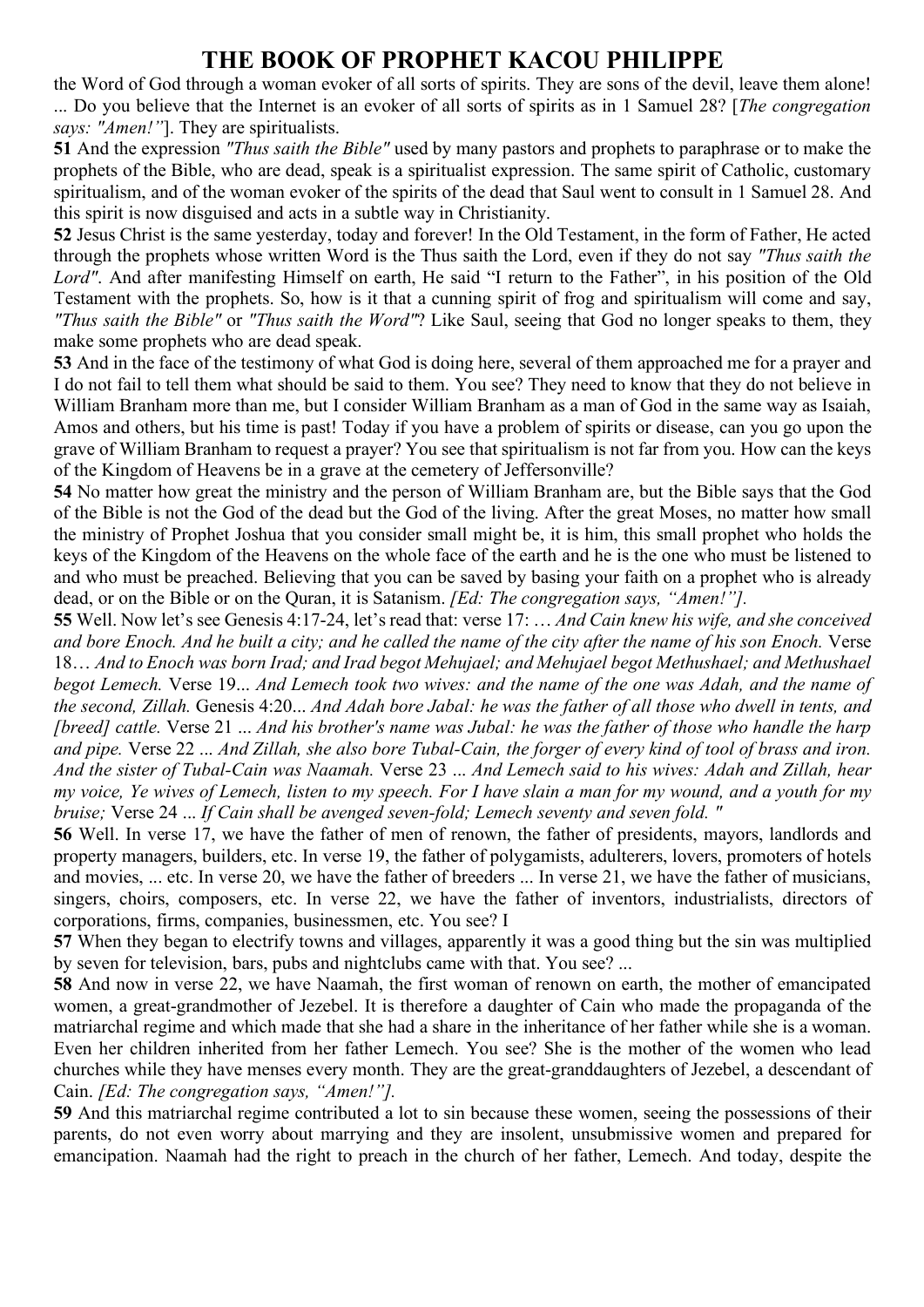midnight Cry, some continue to sing and preach in the churches of Lemech ...

**60** In verses 23-24: it is the father of theologians, of institutes and bible training schools, of the presidents of churches and of all those who interpret the Word of God. Failing to create like God, they interpret his Word to say they are equal to God, while they are not even prophets. A good theologian is the mouth of a god. You see? And all the rest subsidizes them, small and great, nations and states, they put billions, planes and foundations… at the disposal of the churches and their members in order to seduce the inhabitants of the earth, those whose names were not written in the book of Life of the Lamb before the foundation of the world.

**61** But when God raises his children to the rank of these, they will see themselves as administrators of the Properties of God that God has given them to support his work. A son of God will never put his possessions at the disposal of a fetish priest, even if this fetish priest raises some dead people. A son of God will never put his possessions at the disposal of a Catholic, Protestant, evangelical or Branhamist church. But the sons of the devil will do it. The sons of the devil do not believe in the living prophet and everything is done so that they may not believe in the prophet even if this prophet is in their house.

**62** It is like my own brothers and all those of my village, where I was born and where I grew up. They do not believe me, not for a sin but because we have been breastfed by the same mother, we went hunting or fishing together ... but a wolf will come from afar and they will believe him. Having grown up with them, having gone fishing or hunting with them, that is my sin. Seducers come and they believe in them. False prophets come with some semblance of messages and they believe in them.

**63** And today, we see a race of sons of the devil preaching that a Christian can do politics, drink alcohol, smoke, be homosexual, become polygamous ..., preaching that a Christian can go to the beach, play football, watch football on television, you see? Cursed be all those people. The Christians in shorts before the sisters, the sisters in swimsuits before the brothers. It is Satan at church! And like Paul, I could cry out: Cursed be those who preach such things! *[Ed: The congregation says, "Amen!"].* 

**64** If you have two or even three wives when coming to Christ, you can keep them as wives and endowed them before you receive the baptism but being already a Christian, you can no longer have two wives. And you cannot have two wives and be pastor.

**65** You can do sports, go jogging, but keep yourselves from football, I have never played football or watched a football match or an impure movie on television since 1993 when I had the vision.

**66** Now, while you watch impure movies and football matches on television, how will you understand what God is doing far from television? You see? As for football, when a country plays against another country, they are the Jesus Christ of the churches of this country who are confronting the Jesus Christ of the churches of the other country. [*Ed*: *The congregation says, "Amen!"*]. It is a confrontation of demons. And their holy spirits give them revelations of victory. And for the occasion, the demons of the churches, the demons of the pagans and the demons of the Muslims agree in the same fight. [*Ed*: *The congregation says, "Amen!"*]. A Christian has nothing to do there, stay away from them! ... You see?

**67** I even saw some Branhamist pastors who, when watching football matches, were jubilant in front of their TV set and such men will come and discuss the Word with me? No, I cannot accept that. And there are such men who have so seduced and misled souls that a vulgar prostitute has a thousand times more grace than them. You see? They are at ease on the earth but hell has a right on them and does not cease to claim them. You see? If a pastor or preacher does not come and say *"Brethren, I believe in the Message, and now what shall I do?"*. Do not bother about him. Did not even the great Nicodemus, leader of the Jews, come to ask Jesus for explanations?

**68** And if Nicodemus did it, they are required to do it if they are children of God because the deep calleth the deep. *[Ed: The congregation says, "Amen!"].* 

**69** And when such men ask me questions to contradict the Message, I give answers which make that they will never believe. Yesterday, someone made me notice that there were additions in the book as compared to the initial texts and that it was not normal. You see? I could have given him Jeremiah 36: 32 but I made him believe that he was right. A crab! I, Kacou Philippe, slave of Jesus Christ, I am not God to transform a crab into fish. You see? What I received from God, that is what I said and God knew that I would say it this way. My time and my explanations are for those who want to believe! [*Ed: The congregation says, "Amen!"]* 

**70** Well ... According to the Bible, God raises up a prophet when his people is totally lost and this prophet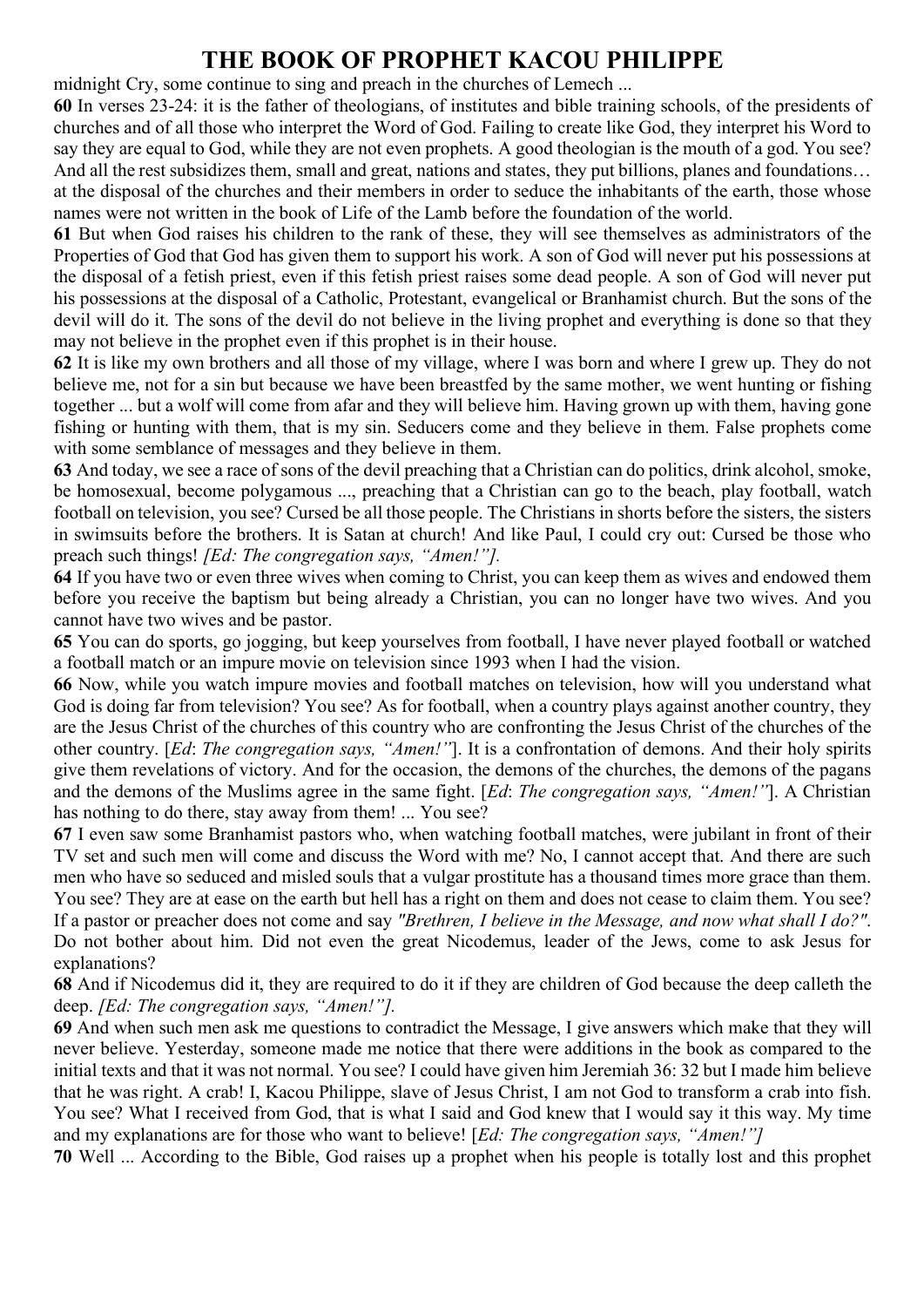comes to restore the truth and bring the elect back to light. That is why before the Angel and the Lamb came down, there was an eclipse. And before that, some biblical prophecies already indicated that at such a time, in such a place, God will do such a thing. It is not a matter of going and doing a 21 or 40-day fast and come with an anointing. All you call *"Esther fasting"*, *"Jehoshaphat fasting"* or others, it is penance and it is the devil! And people run behind that without seeking to understand that they are the same spirits of fetishism that are there. If you do not see in Tommy Osborn, Benny Hinn, Morris Cerullo, Ewald Frank, Baruti Kasongo and all these prophets with anointing, the image of fetish priests, then you are not yet born again. But the elect who have a consideration for the Bible and the prophetic Word are in another dimension, far from divination according to Revelation 12: 14.

**71** [...] And I think that if God raises up a man today, he must overcome all the diseases of his time. In the evening time it was cancer and at midnight it is AIDS. When one day we have this Message gathered in a book, we will also make a brochure of the testimonies and I say that there will be testimonies of healings of AIDS, medically certified, otherwise I am a false prophet. There cannot be enough demons to foil that. [*Ed*: *the congregation says, "Amen!"*] If the God of the midnight Cry is not the Creator of the heaven and the earth, and that I am not Matthew 25:6, let me not heal AIDS. What we are witnessing is nothing compared to what is coming! The Lord Jesus Christ, the Angel of April 24, 1993 will do it. [*Ed*: *the congregation says "Amen!"*].

**72** May God give great material wealth to the Branhamist Ishmaelites, driven away from the presence of God and to us, may He give power for the dead shall rise again, the blind shall see, the deaf shall hear ... Because God must confirm His Word and we are moving towards that now. *[Ed: The congregation says, "Amen!"].*  And I said that AIDS will not resist my prayer. I will ask especially for the tests, and after the prayers, the people will go and do the tests again and we will conserve that with the contacts of the doctors as a testimony. I saw this phase in the vision at the level of the crowd that came toward me. It will be another phase of my ministry and it is inevitable. When William Branham's posterity, those who were prepared to receive without the signs will have refused, stones must then cry for joy. If you notice in the Bible, it has always been thus. Thank you God!

**73** No one can believe this Message without it having an effect on his spiritual, physical and social life. [*Ed*: *the congregation says, "Amen!"*]. Everything depends on how you take It! Believe It word for word, with no reasoning and I challenge you to tell me if He is not the same yesterday, today and forever ... My prayer is that God may always confirm the Word and He will do it. *[Ed: The congregation says, "Amen!"].* 

**74** I am fully convinced after several months of ministry that the dignitaries of these Catholic, Protestant, evangelical and Branhamist churches know that they are on the wrong path but how will they change a system that they came to find? And if they do it, they will lose their position of pastors and how will they look after their families, pay for their housing? And so on. They are hypocrites. There is what they think and what they do. That is why the Lord Jesus Christ never ceased to say, *"Sadducees and Pharisees, hypocrites!"* They do all they can to present another image of the reality to the faithful! You see?

**75** If a son of the devil, filled with theology, comes and tells you: *"This Kacou Philippe is a seducer, he wants to lead everyone to him and yet what God asks from us, it is to observe what Jesus said and this can be done from anywhere, from any synagogue, whether you are Baptist, Methodist, Assembly of gods, Adventist or others. The differences of doctrines are nothing! It is like the black, yellow and white races. In the Heaven, we will be the same race! We are God's Garden, made up of different flowers! Hallelujah ...".* You see? If he says that and you sit there to listen to him like Eve, it is your problem.

**76** But this morning, even if I am your enemy like that day, during an open-air preaching, that man wanted to kill me, if it was possible... people were preventing him but he would not. He was saying: "*I am ready to take the sin of Cain.*" You see? ... But despite that, under the virtue of the grace that has been granted to me, I tell you that no matter how many miracles you have received from the hands of such people, do not let them lay hands on you anymore. *[Ed: The congregation says, "Amen!"].* And you Africans, if after receiving so many benefits from traditional fetish priests, you say today that it is the devil that uses them, so how do you not understand what I am saying?

**77** There is only one Church on earth and one enters It by the Word. When God sends a man as a servant, he will come with the Word, the Gospel of his time. He will never found a church but come with the Word because in the beginning, it was not the Church but the Word, and it is by the virtue of the Word that the Church is